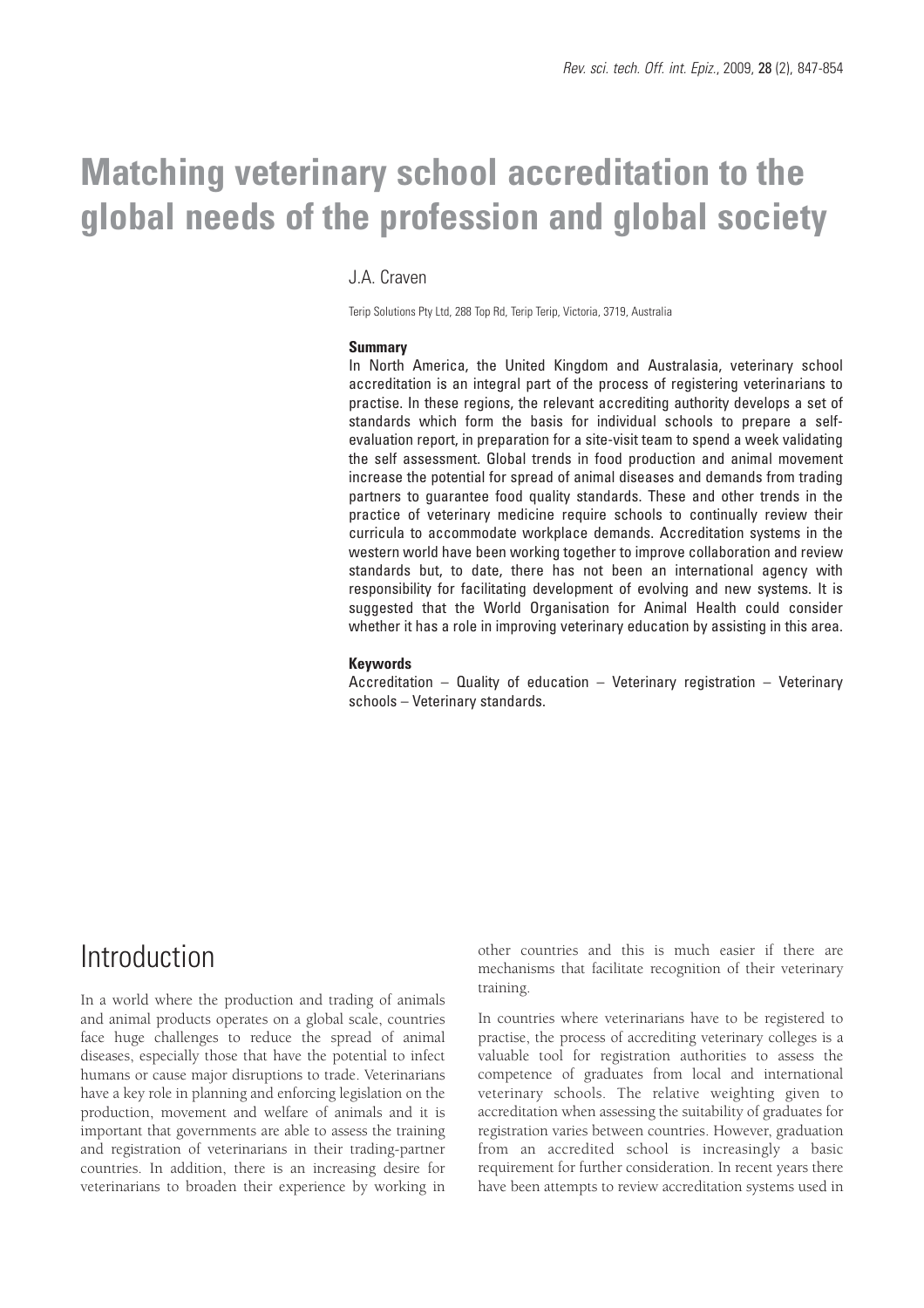different parts of the world, with a view to a greater degree of understanding and harmonisation. This paper describes current systems of veterinary school accreditation and explores options to enhance global trade in animals and animal products and simplify the movement of veterinarians between countries.

# Existing accreditation systems

The accreditation of veterinary schools has a long history in North America and the United Kingdom (UK) (1, 5), and this approach is also used in a number of other countries and regions, including Australasia, Europe, South Africa, Mexico and South America. The key features of the veterinary school accreditation systems in Australasia, North America and Europe are: an emphasis on agreed performance standards, self evaluation by the school to be accredited and an on-site visit by a team of experts who validate the self assessment and examine performance against the relevant standards. It is important that the process has legislative backing and it is highly desirable that the standards are reviewed periodically, by representatives of the veterinary schools, the veterinary profession and the public, to ensure that they remain relevant and that graduates from accredited schools are performing well in practice. It is not expected that all schools will adopt the same approach to educating veterinarians and the challenge for organisations with responsibility for accreditation is to ensure that standards are being maintained without limiting the scope for innovation in curriculum design.

The organisations responsible for veterinary school accreditation vary between countries, depending on the arrangements for registering veterinarians. In Australia and New Zealand, the state registration boards and New Zealand Veterinary Council are responsible for registering veterinarians and they work together as the Australasian Veterinary Boards Council (AVBC), which has a standing committee responsible for reviewing veterinary school performance. The Veterinary Schools Accreditation Advisory Committee (VSAAC) comprises people nominated by the AVBC, the Australian Veterinary Deans' Committee, and the Australian and New Zealand Veterinary Associations (2).

In the UK, veterinary accreditation is the responsibility of the Royal College of Veterinary Surgeons (RCVS). In the United States of America (USA) and Canada, accreditation of veterinary schools is the responsibility of the American Veterinary Medical Association (AVMA) Council of Education. In Europe, the responsibility initially lay with the European Commission, which was advised by an Advisory Committee on Veterinary Training. However, in 2000, the Commission decided that it would cease to be involved and devolved responsibility to a joint Education Committee of the European Association of Establishments for Veterinary Education (EAEVE) and the Federation of Veterinarians of Europe (FVE) (4). There is no reason to believe that the credibility of any system is influenced by its organisational framework, provided that the decisionmaking body operates at some distance or 'at arm's length' from the veterinary schools and there are rigorous rules to avoid any real or perceived conflicts of interest for those responsible for assessment decisions.

# Accreditation process

The following description of the accreditation process is derived from the VSAAC *Policies, Procedures and Guidelines* (2) used in Australia and New Zealand, with comments on other systems to illustrate their differences.

A comparison of accreditation processes in different countries has been developed by the Tufts Cummings School of Veterinary Medicine (www.tufts.edu/vet/avm/ index.html).

### **Standards**

#### Organisation

The school must show evidence of how it achieves its defined mission statement. The AVBC requires the veterinary school to be a major administrative division of a registered higher education provider and to have a Dean who is a locally registered veterinarian.

#### Finances

Finances must be shown to be adequate to sustain the educational programmes and implement the mission of the school, and must be reasonably assured for the accreditation period.

#### Facilities and equipment

All aspects of the physical facilities must provide an environment conducive to learning and be sufficient to accommodate students and academic and support staff. Each veterinary school must maintain or be formally associated with a veterinary hospital that provides bestpractice veterinary medicine and surgery. Facilities for housing animals used in teaching and research must be sufficient in number and appropriately designed and maintained.

#### Library and learning resources

Adequate library, electronic media and related information services must be available to support the objectives of the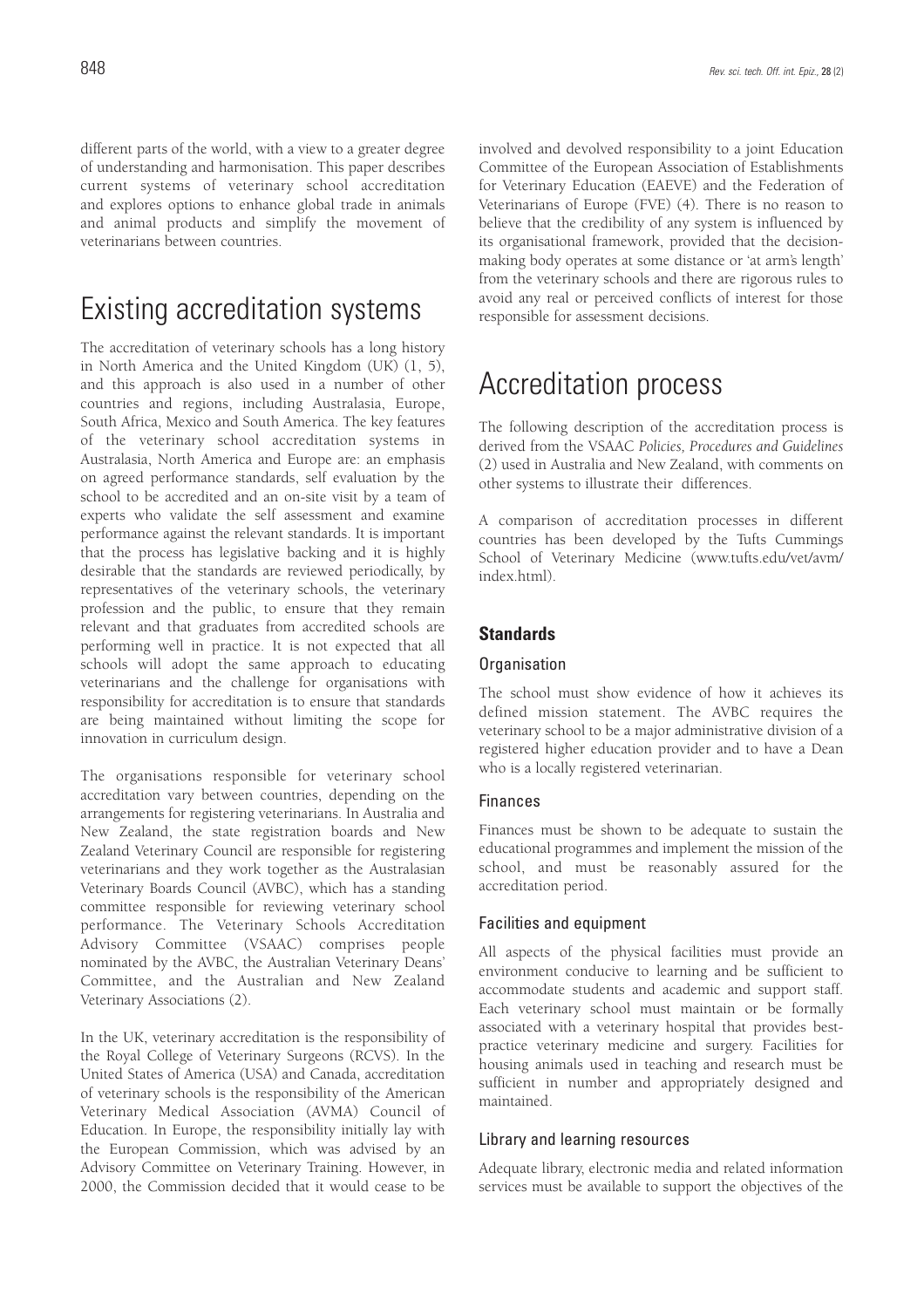school and lend support to undergraduate education, research and postgraduate studies.

#### Animals and related resources

Institutions need to demonstrate that students have supervised, intramural exposure to the major productionand companion-animal species seen by veterinary practices in Australasia.

#### Admission and students

The selection criteria must be consistent with the mission of the school, and the number of students selected must be able to be taught to AVBC standards with the resources available to the school.

#### Curriculum

The curriculum must be designed to meet the educational objectives of the school. The educational process and support must be focused on student learning and demonstrate that preparation for life-long learning is part of the development of each veterinary student. The curriculum must demonstrate the stimulation of enquiry, development of analytical and problem-solving abilities and promotion of professional attitudes in students.

#### Clinical resources and clinical learning and teaching

Evidence must be provided that students receive a standard of clinical instruction that will provide them with knowledge, skills, professional attributes and learning skills commensurate with a specified list and the 'day one' skills (i.e. skills available from the moment of graduation) nominated by the RCVS.

#### Academic and support staff

Staff numbers and qualifications must be sufficient and appropriate to deliver the educational programme and fulfill the mission of the school.

#### Postgraduate training and continuing education

Veterinary schools should establish postgraduate and continuing education programmes that provide opportunities for the advancement of veterinary knowledge.

#### Research

The veterinary school must demonstrate significant and broad research activities among staff that integrate with and strengthen the veterinary degree programme through research-led teaching.

#### Outcomes assessment

Outcomes assessment measures that address the mission of the school must be developed and implemented. Evidence

may be provided from outcomes assessment results, such as graduate destination surveys and surveys of employers to show that graduates have acquired day one skills. Evidence should be provided to demonstrate that the results of previous outcomes assessment have been used to improve the quality of the degree programmes in the school.

#### *Self evaluation*

Veterinary schools are required to be re-accredited every six years in Australasia and after a period of between five and ten years in other jurisdictions. The process is initiated approximately 12 months before a planned site visit, when a time for the visit is negotiated with the school. The school then commences a self-evaluation process that produces a comprehensive report, measuring performance against each of the standards. The VSAAC *Policies, Procedures and Guidelines* publication and equivalent publications from the RCVS, AVMA and EAEVE provide detailed information on the preferred content of the report, which is submitted six weeks before the site visit and studied by the visiting review team.

#### *Site visit*

One crucial factor influencing the credibility and effectiveness of accreditation is the experience, impartiality and credibility of the site-visit team. Typically, a team is composed of a Chair and about six other members, who are each allocated responsibility for specific standards. Site visits generally take five or six days and begin with a meeting of team members, to discuss their impressions of the report and identify areas that are unclear or appear to be deficient. This initial meeting is also important for team building and training members who have limited or no experience in site visits.

The next phase of the visit is to interview the academic staff about all aspects of the veterinary education programme, and to supplement this by discussions with students, recent graduates and employers of recent graduates. While individual site-visit team members have specific responsibilities, it is preferred that all interviews are conducted by the entire site-visit team. During the course of the visit, the team will examine the facilities used for educating veterinary students, including off-campus sites if these provide an important element of the training.

Towards the end of the week, the site-visit team will share their conclusions and prepare an agreed position that is presented orally to senior officers of the school and the head of the parent university. It is emphasised that these impressions are those of the site-visit team and that decisions on accreditation will be made by the AVBC or their equivalent organisations in other countries.

The site-visit team prepares a report, including recommendations, which is subsequently submitted to the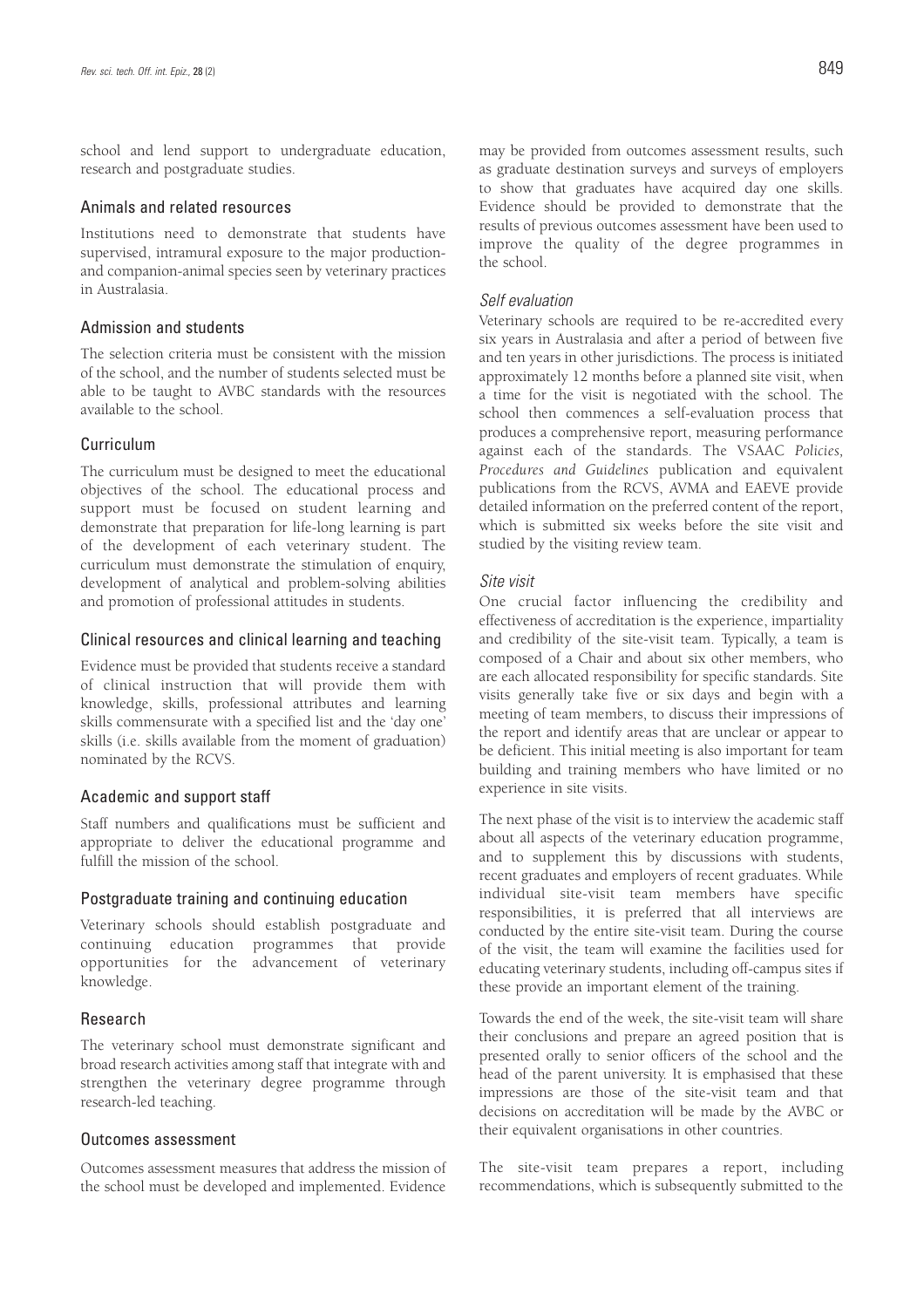AVBC for a decision on whether the school should or should not be accredited. Accreditation can be given for the full period or for a shorter period, and may be subject to the implementation of a number of recommendations.

#### *New schools*

New schools to train veterinarians are being established around the world and, in many instances, they are adopting innovative approaches to education that are driven by a number of considerations, such as:

– the educational philosophy of the parent university

– a desire to make full use of existing resources in the university

– an intention to train their graduates for careers in specific target markets.

These new approaches may pose challenges for the accreditation process and have prompted the AVBC to adopt a policy of working with the new school early on in its development, to clarify the requirements for accreditation and identify potential difficulties while there is still time to modify courses.

In Australasia, the AVBC has adopted an approach based on AVMA experience. This approach involves the following steps:

– At the request of the university, VSAAC will conduct a review, including a site visit, of the planned degree programme. If the AVBC believes that the new school is likely ultimately to achieve compliance with accreditation standards, then a letter of 'reasonable assurance' is sent to the university.

– If a veterinary school granted 'reasonable assurance' is making adequate progress in complying with the standards, a short period of accreditation may be granted.

– In the first semester of the second year of the initial class, a full site visit is conducted. If the school is deemed to be making reasonable progress in complying with the standards, the short-term accreditation may be continued. If serious deficiencies are detected, then the AVBC may withdraw accreditation.

– A full site visit is conducted during the final year of the initial intake. If the AVBC determines that the school is in compliance with each standard, full accreditation will be granted.

### Accreditation: future challenges

While accreditation of veterinary schools has had a key role in maintaining veterinary educational standards in many countries, it is essential that the process is continually reviewed, to ensure that it is meeting community and professional needs. The demands on the veterinary profession are changing, in response to such things as:

– the global trade in food production

– expectations of greater integrity in livestock production systems

– the intensification of animal production systems

– the international movement of production and performance animals

– potential global pandemics

– community concerns about emerging diseases of animal origin

– community expectations and willingness to pay for expensive veterinary treatment

– the increasing diversity of animals being used for food production and recreational purposes

– evolving technologies, such as biotechnology, nanotechnology and information technology

– climate change.

There is no doubt that the veterinary workplace will continue to change rapidly, requiring changes in veterinary education. For accreditation to continue to play an important role in maintaining the quality and relevance of veterinary education, it must also continually re-assess its own processes and procedures, making appropriate adjustments to meet changing circumstances.

#### **Why accredit veterinary schools?**

In considering the role of veterinary school accreditation in a rapidly changing world, it is useful to ask whether there are other options for maintaining standards in veterinary education. Other possibilities include:

– leaving veterinary schools to set their own standards and negotiate with the relevant authorities on the requirements for registration

– an independent examination system as a pre-requisite for registration.

Some countries, such as the USA, do have an examination system as a pre-requisite for registration, but it is supported by an accreditation system. Other countries use an examination system to assess the qualifications of foreign graduates. The competence of a veterinary graduate is composed of attributes that include knowledge and understanding, as well as skills and attitudes affecting professional behaviour. Examining veterinary graduates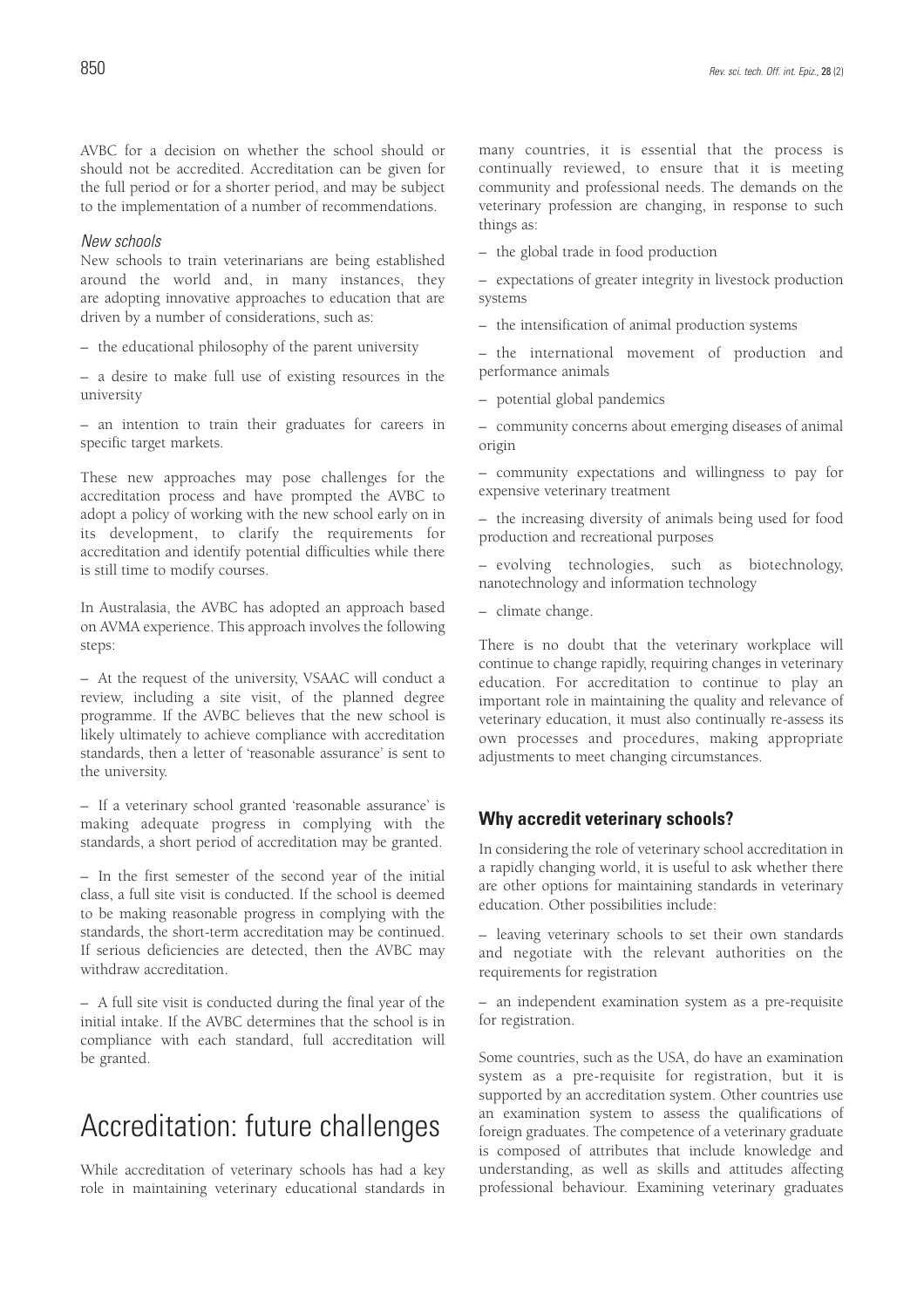has traditionally been used to assess knowledge but is considered to be less effective in assessing skills and attitudes. It can also be argued that holding an examination for registration can encourage students to focus on the expected content of the examination, rather than on the range of learning experiences that contribute to their total professional development, and which will contribute to successful careers after graduation and for the remainder of their working lives.

Accreditation has a long history of maintaining standards for veterinary education. A brief summary of its strengths, weaknesses, opportunities and disadvantages is given in Table I.

### **Keeping accreditation relevant to changing educational philosophies and workplace demands**

It is reasonable to assume that demands for change in the veterinary workplace will continue and that this will put pressure on veterinary schools to produce veterinarians who can work in different environments and have the capacity to change direction a number of times during their career. It has long been apparent that increasing community expectations of veterinary graduates cannot be met by simply presenting more information to those same undergraduates. Thus, there has been a substantial shift in emphasis to identify the attributes that assist someone to become a successful veterinarian. Organisations responsible for accrediting veterinary schools have adapted to this changing emphasis by identifying competencies that are required in a veterinary surgeon. Focusing on competencies is a challenge for accreditation agencies because they are harder to measure than traditional inputs. Veterinary competencies generally comprise attributes related to knowledge, skills and attitudes, and it is the last component that is most difficult to measure. In practice, accreditation agencies expect that veterinary schools will have a set of competencies for their

graduates and can demonstrate evidence of how these competencies have been achieved by individual students.

Accreditation agencies can play a crucial role in this changing environment, by providing opportunities for veterinary schools, the veterinary profession and the community to review veterinary performance and help plan educational strategies for future needs. The greatest threat to the future development of veterinary accreditation is that it loses the confidence of its major stakeholders by failing to:

– review performance and implement appropriate changes

- be seen as consistent
- be transparent
- have a clear, rigorous process.

### **Enhancing the international co-ordination of accreditation**

On a global scale, each accreditation process needs to ensure the strength of its own system and, ultimately, to work more closely with other systems to achieve equivalent standards that can underpin an international framework of veterinary school accreditation. An international framework could also provide assistance to countries and regions of the world that do not currently have an accreditation system for veterinary education and wish to move in this direction. The benefits of extending an integrated system of veterinary school accreditation might include:

– enhancing the global movement of veterinarians

– encouraging students to seek international options for study

– contributing to equivalent standards of food-animal production

– enhancing global co-operation to reduce the impact of animal diseases, including zoonotic diseases.

#### **Table I**

**The strengths, weaknesses, opportunities and disadvantages of veterinary school accreditation**

| <b>Strengths</b>                                                                                                            | <b>Weaknesses</b>                                                                         | <b>Opportunities</b>                                                                          | <b>Disadvantages</b>                                                              |
|-----------------------------------------------------------------------------------------------------------------------------|-------------------------------------------------------------------------------------------|-----------------------------------------------------------------------------------------------|-----------------------------------------------------------------------------------|
| - standards are transparent<br>- standards can be set by combined input<br>from the registration authorities, universities, | $-$ can limit innovation in education<br>if requirements are not kept<br>relevant         | $-$ can provide a forum for<br>discussing the standards and<br>nature of veterinary education | - loss of relevance because of<br>inability to adapt to changing<br>circumstances |
| the profession and the community                                                                                            | $-$ accreditation can be expensive                                                        | - possible to develop a global<br>system of accreditation                                     | - lack of support from registration<br>authorities                                |
| $-$ uniform standards can be maintained<br>within a jurisdiction                                                            | - there may be limited progress<br>towards mutual recognition of<br>accreditation systems |                                                                                               |                                                                                   |
| - there is the ability to compare standards<br>between countries and to facilitate<br>movement of veterinarians             |                                                                                           |                                                                                               |                                                                                   |
|                                                                                                                             | - the lack of accreditation systems<br>in many countries                                  |                                                                                               |                                                                                   |
| - trade partners can have more confidence<br>about standards of animal health in<br>countries with accreditation systems    |                                                                                           |                                                                                               |                                                                                   |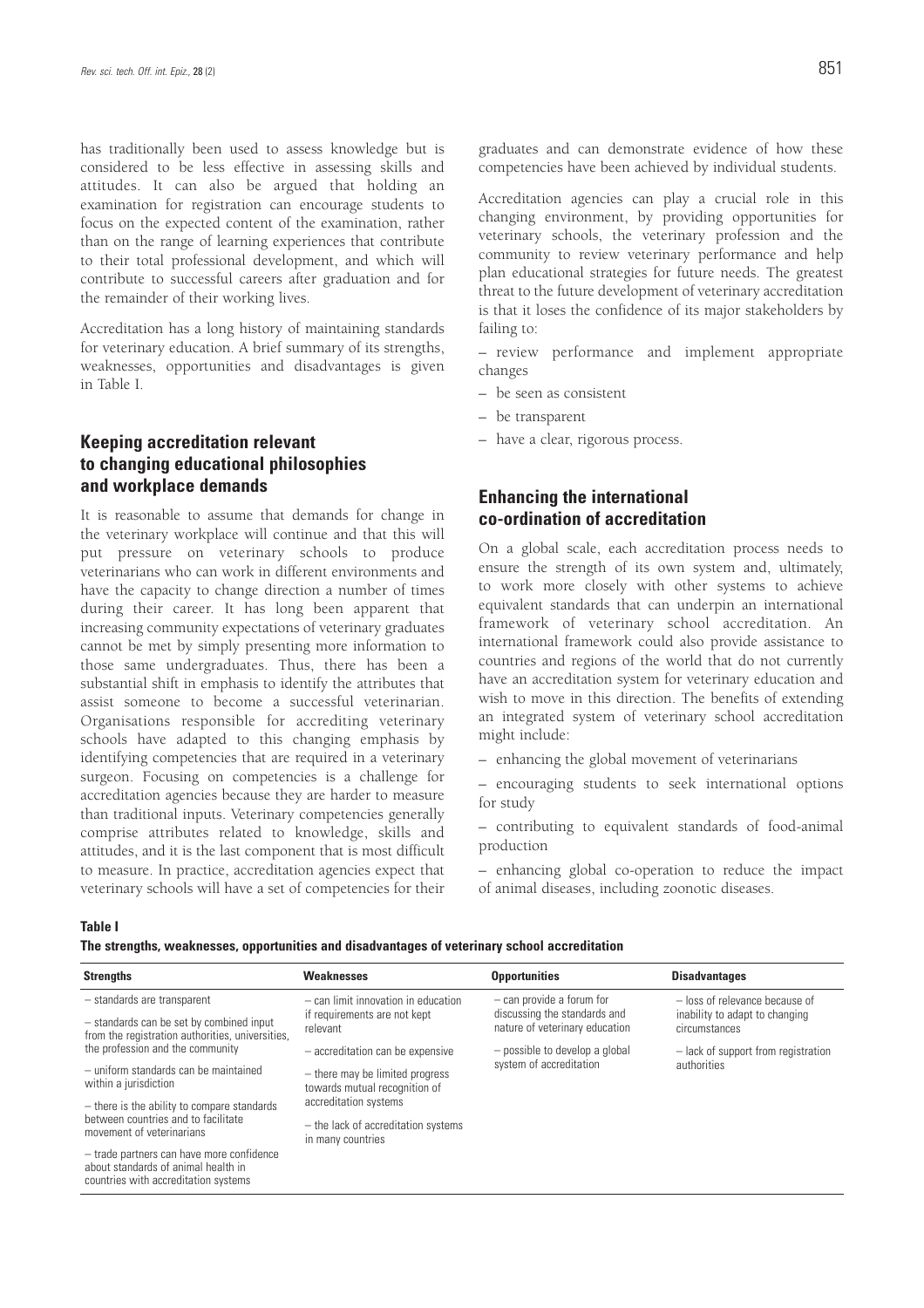The need for greater international co-operation among agencies responsible for veterinary school accreditation has been recognised for some time. In 2002, AVMA invited representatives from the RCVS, AVBC and the Canadian Veterinary Medical Association to discuss the process of veterinary school accreditation in each jurisdiction. This productive meeting demonstrated that there was great similarity in the standards and the process of accreditation. All parties were considering the challenge of moving from reliance on input measures to systems that put more emphasis on identifying and assessing the competencies of new graduates. This meeting was followed by a meeting of the same groups plus EAEVE in London in 2004, and included detailed discussions on the accreditation procedures used by each agency. Moreover, representatives exchanged information from people who had acted as observers on visits conducted by other agencies.

This meeting also explored options for developing a more global system of veterinary school accreditation. In May 2007, the AVBC hosted a follow-up meeting in Melbourne and invited representatives from the RCVS, AVMA, EAEVE and the South African Veterinary Council (SAVC) to participate. Each of the participating organisations reviewed developments since the previous meeting. Discussion also focused on their experiences of joint participation in accreditation visits and explored options for undertaking joint visits to veterinary schools that were seeking accreditation from more than one agency.

Progress towards a more global approach to accreditation has been slow. However, a number of activities have been steadily building confidence that the concept is sound. Examples of collaborative activities include:

– a long-standing agreement between the AVBC and RCVS to accept visitation reports from the other party and to have observers on visits

– an agreement between the RCVS and AVMA

– joint RCVS and EAEVE visits to veterinary schools in the UK

– a combined visit of EAEVE, AVBC and AVMA (a preliminary visit) to the veterinary school in Dublin

– a visit organised by the SAVC to the veterinary school in South Africa, which included observers from the AVBC and RCVS

– a concurrent visit of the AVBC and AVMA to assess the veterinary school in New Zealand

– planning for a joint visit of the AVBC, RCVS and AVMA to a veterinary school in Australia in 2009

– the fact that the World Veterinary Association has been considering how to establish minimum standards for the veterinary curriculum and a global accreditation system.

In the visits described above, one of the agencies takes responsibility for organising the visit and the other agencies nominate one or more visitors or observers. In general, the participating agencies may decide to prepare their own report or to share a report. That report is then used to recommend to their own governing body whether or not to accredit the school in question.

Thus far, the discussion has focused on existing accreditation systems in Europe, North America and Australasia. In addition to these, accreditation systems have been developed in Mexico and South America, and are discussed elsewhere in this publication (3, 6). In 2004, a workshop was held in Jordan to explore options for accrediting the 35 veterinary schools in the Arab world.

In global terms, it can be seen that there are a number of western countries that are committed to accrediting veterinary schools and which are working together to ensure that their standards are similar. Moreover, they are making efforts to find mechanisms to facilitate cooperation and, potentially, some degree of mutual recognition. There are also systems of veterinary school accreditation evolving in other parts of the world. Thus, there would seem to be merit in finding a way to foster cooperation between the people responsible for these initiatives. The benefits of co-operation would include:

- sharing experience of the accreditation process
- training for people to deal with evolving systems
- a forum to discuss future developments.

The practice of veterinary science varies greatly in different parts of the world and it is therefore appropriate that accreditation systems are developed to meet the needs of specific regions. The major differences in veterinary education between regions are influenced by the nature of the animal populations and the requirements for veterinary services in the region.

Meetings of the organisations responsible for accreditation in the western world have been very valuable in improving co-operation and discussing future challenges. Taking the next step, and evolving a more global approach to veterinary school accreditation, would be facilitated by the development of an organisational framework that could enhance current arrangements and broaden the scope to include the participation of representatives from other systems and regions interested in implementing accreditation. Such a framework could be a forum for discussing such issues as:

– evolving categories of accreditation

– future challenges in maintaining veterinary educational standards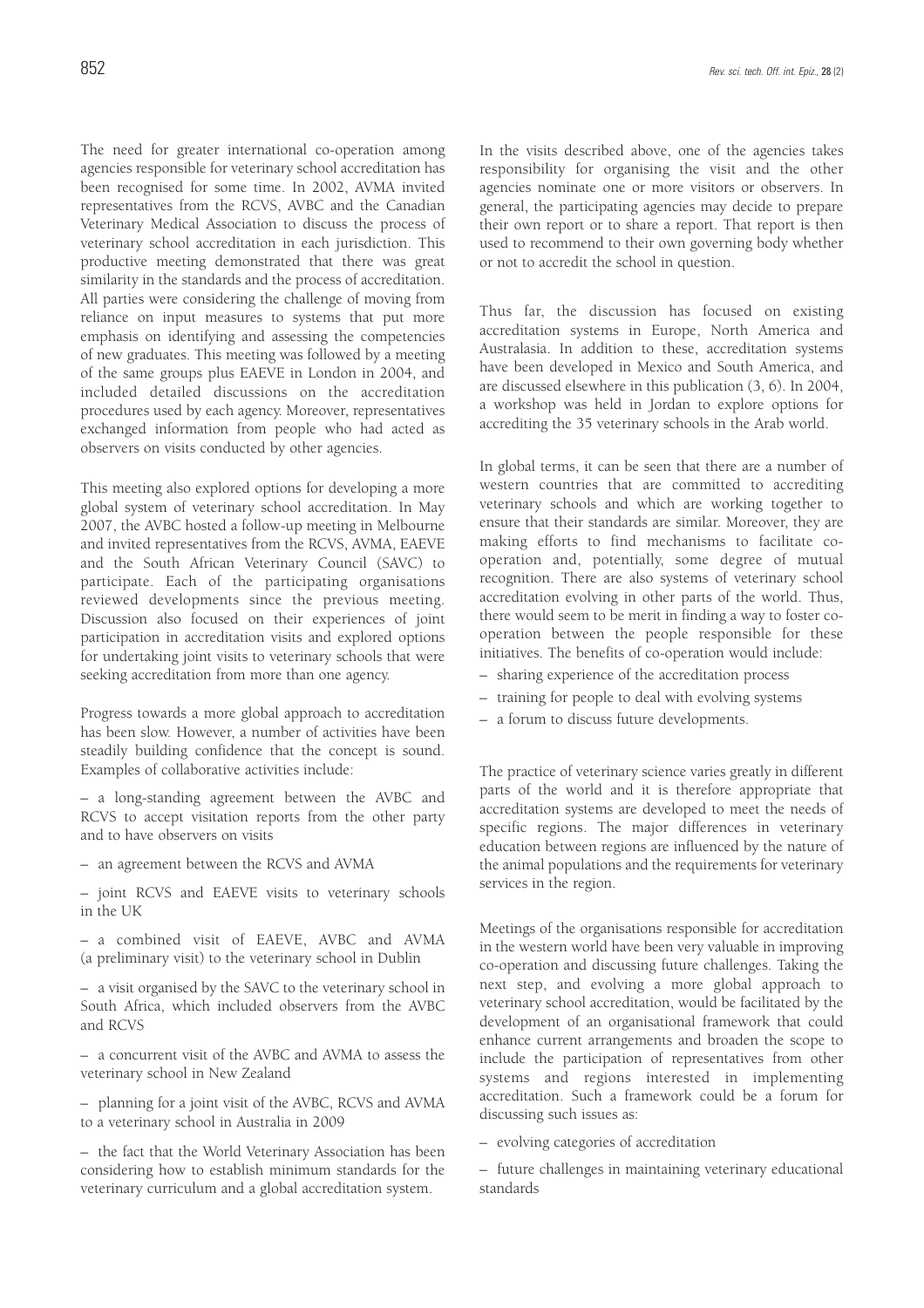– facilitating co-operation, particularly with evolving accreditation initiatives

– global veterinary needs.

The development of such a global system is dependent on the good will of the agencies responsible for current accreditation systems and on the availability of an international agency with a mandate to undertake such an initiative. A key element of the role of the World Organisation for Animal Health (OIE) is improving global animal and public health, in all its numerous facets. In undertaking this review, it is clear that educating veterinarians is part of the core business of this organisation. It may, therefore, be logical for the OIE to consider what role it could play in facilitating opportunities for a more global approach to the accreditation of veterinary schools.

#### m.

# **Adapter l'agrément des écoles vétérinaires aux nouveaux besoins mondialisés de la profession et de la société**

### J.A. Craven

#### **Résumé**

En Amérique du Nord, au Royaume-Uni et en Australasie, l'agrément des écoles vétérinaires fait partie intégrante du processus d'autorisation de l'exercice de la médecine vétérinaire. Dans ces régions, les autorités d'accréditation compétentes ont mis au point une série de normes qui constituent la base des auto-évaluations réalisées par chaque institution, préalablement à la visite de l'équipe d'évaluation qui dispose d'une semaine pour valider leurs résultats. La mondialisation croissante de la production alimentaire et des mouvements d'animaux s'accompagne d'un risque accru de propagation des maladies animales et d'un renforcement des garanties exigées par les partenaires commerciaux pour préserver les normes de qualité des denrées alimentaires. Ces évolutions, et d'autres encore auxquelles est confronté l'exercice de la médecine vétérinaire, imposent aux écoles vétérinaires de réviser en permanence leurs programmes d'enseignement afin de s'adapter aux exigences concrètes de la profession. Les systèmes d'accréditation des pays occidentaux ont engagé une démarche commune afin d'améliorer leur collaboration et de réviser leurs normes, mais à ce jour il n'existe pas d'agence internationale chargée de faciliter l'amélioration ou la création de nouveaux systèmes. L'auteur estime que l'OIE pourrait envisager de jouer un rôle à cet égard dans le but d'améliorer l'enseignement vétérinaire.

#### **Mots-clés**

Agrément – École vétérinaire – Homologation vétérinaire – Norme vétérinaire – Qualité de l'enseignement.

×